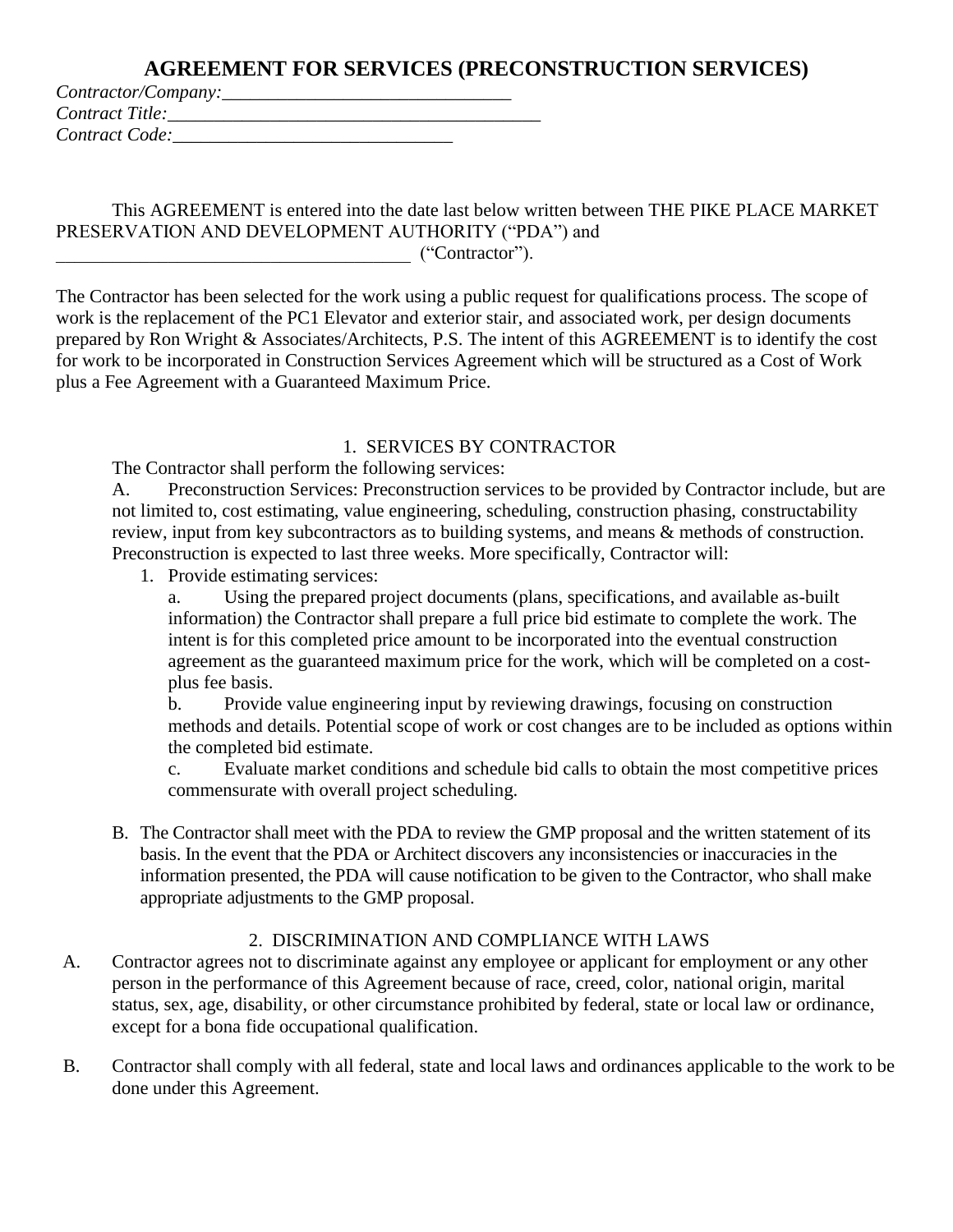| Contractor/Company: |  |
|---------------------|--|
| Contract Title:     |  |
| Contract Code:      |  |

C. Violation of this Paragraph 2 shall be a material breach of this Agreement and grounds for cancellation, termination or suspension by PDA, in whole or in part, and may result in ineligibility for further work for PDA.

#### 3. TERM AND TERMINATION OF AGREEMENT

- A. This Agreement shall remain in effect until completion of the services described and final payment therefore, or, if work is to be performed pursuant to task order, for the period of time specified.
- B. This Agreement may be terminated by either party without cause upon 30 days' written notice, in which event all finished or unfinished documents, reports, or other material or work of Contractor pursuant to this Agreement shall be submitted to PDA, and Contractor shall be entitled to just and equitable compensation for any satisfactory work completed prior to the date of termination.

#### 4. OWNERSHIP OF WORK PRODUCT

All data, materials, reports, memoranda and other documents developed under this Agreement whether finished or not shall become the property of PDA, shall be forwarded to PDA at its request and may be used by PDA as it sees fit. PDA agrees that if it uses products prepared by Contractor for purposes other than those intended in this Agreement, it does so at its sole risk and it agrees to hold Contractor harmless therefore.

#### 5. GENERAL ADMINISTRATION AND MANAGEMENT

The of the PDA, or designee, shall be PDA's representative, and shall oversee and approve all services to be performed, coordinate all communications, and review and approve all invoices, under this Agreement.

#### 6. HOLD HARMLESS

- A. Contractor shall protect, defend, indemnify and save harmless PDA, its officers, employees and agents from any and all costs, claims, judgment or awards of damages arising out of or in any way resulting from the negligent acts or omissions of Contractor, its officers, employees and agents in performing this Agreement.
- B. PDA shall protect, defend, indemnify and save harmless Contractor, its officers, employees and agents from any and all costs, claims, judgments or awards of damages, arising out of or in any way resulting from the negligent acts or omissions of PDA, its officers, employees or agents in performing this Agreement.
- C. Limitation on Indemnity. In compliance with RCW 4.24.115 as in effect on the date of this Agreement, all provisions of this Agreement pursuant to which the PDA or Contractor (the "Indemnitor") agrees to indemnify the other (the "Indemnitee") against liability for damages arising out of bodily injury to Persons or damage to property relative to the construction, alteration, repair, addition to, subtraction from, improvement to, or maintenance of, any building, road, or other structure, project, development, or improvement attached to real estate, including the Work, (i) shall not apply to damages caused by or resulting from the sole negligence of the Indemnitee, its agents or employees, and (ii) to the extent caused by or resulting from the concurrent negligence of (a) the Indemnitee or the Indemnitee's agents or employees, and (b) the Indemnitor or the Indemnitor's agents or employees, shall apply only to the extent of the Indemnitor's negligence; PROVIDED, HOWEVER, the limitations on indemnity set forth in this Section shall automatically and without further act by either the PDA or Contractor be deemed amended so as to remove any of the restrictions contained in this Section no longer required by then applicable law.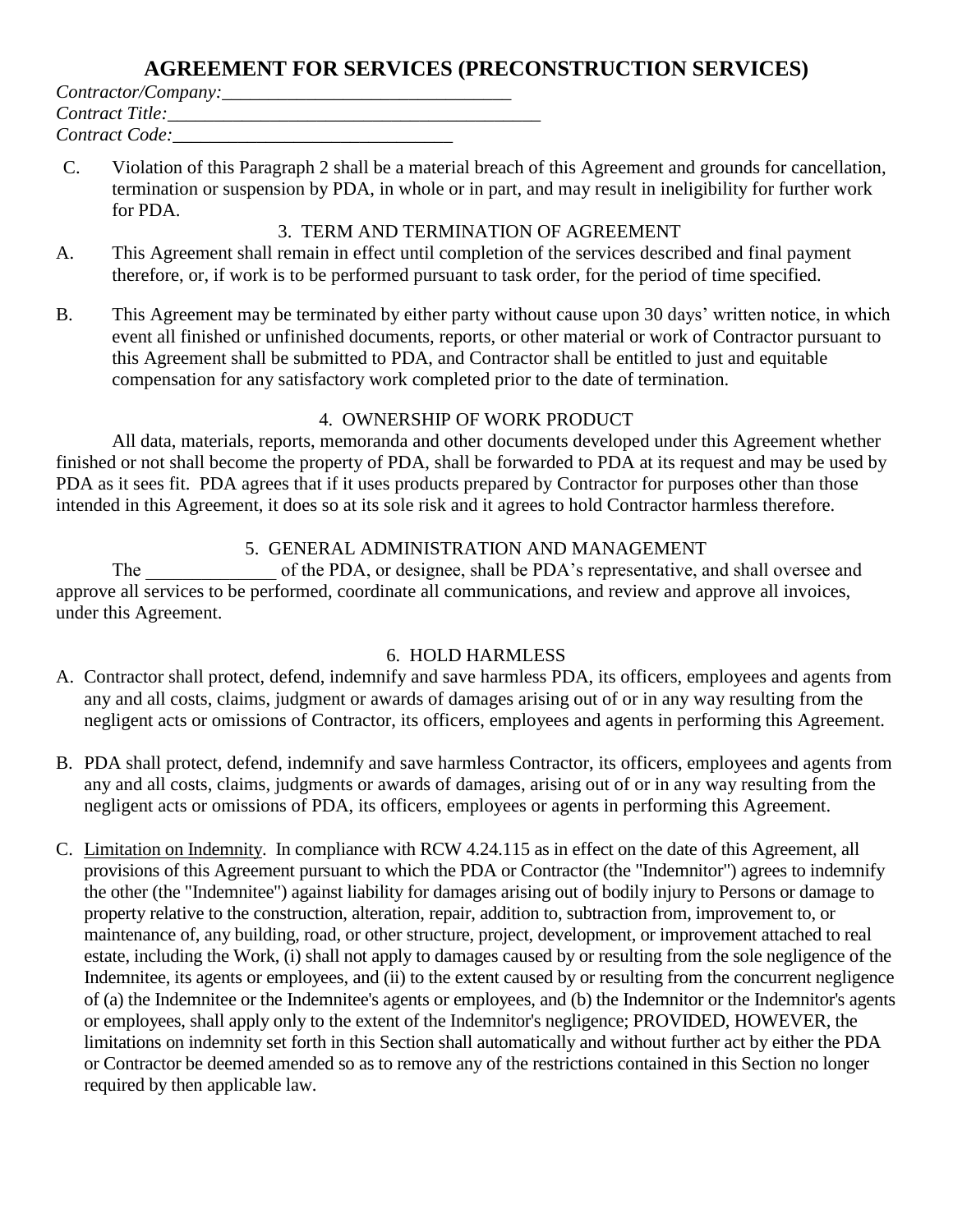| Contractor/Company: |  |
|---------------------|--|
| Contract Title:     |  |
| Contract Code:      |  |

#### 7. INSURANCE

Contractor shall maintain insurance as follows: (check one)

- [x ] Automobile Liability, Commercial General Liability and Professional Liability as described in Attachment B.
- [ ] Automobile Liability as described in Attachment C.
- [ ] None.

#### 8. SUBLETTING OR ASSIGNING CONTRACT

Neither PDA nor Contractor shall assign, transfer, or encumber any rights, duties or interest accruing from this Agreement without the express prior written consent of the other.

### 9. FUTURE SUPPORT

PDA makes no other commitment and assumes no obligations for the support of Contractor's activities except as specifically set forth in this Agreement. PDA shall have the absolute right to terminate this Agreement in accordance with Section 3 herein. Nothing in this Agreement shall be construed or interpreted as obligating PDA to accept Contractor's GMP proposal or to otherwise enter into a subsequent agreement for construction services for the Project.

#### 10. INDEPENDENT CONTRACTOR

Contractor is and shall be at all times during the term of this Agreement an independent contractor.

#### 11. EXTENT OF AGREEMENT/MODIFICATION

This Agreement, together with attachments, exhibits, or addenda, represents the entire and integrated Agreement between the parties and supersedes all prior negotiations, representations, or agreements, either written or oral. This Agreement may be amended, modified or added to only by written instrument properly signed by both parties.

## 12. IMMUNITY OF MUNICIPALITY

The Pike Place Market PDA is organized pursuant to Ordinance 103387 of the City of Seattle and Chapter 37, Laws of 1974, First Extraordinary Session (43rd Leg. 3rd Extra. Sess.). Chapter 37, Laws of 1974, First Extraordinary Session (43rd Leg. 3rd Extra. Sess.) provides as follows: All liabilities incurred by such public corporation, commission, or authority shall be satisfied exclusively from the assets and credit of such public corporation, commission or authority and no creditor or other person shall have any right of action against the city, town or county creating such corporation, commission or authority on account of any debts, obligations or liabilities of such public corporation, commission or authority.

## 13. WOMEN AND MINORITY BUSINESS ENTERPRISE UTILIZATION.

Provisions of the Women and Minority Business Enterprise Utilization are hereby incorporated by reference and made a part of this contract as if fully set forth herein.

During the term of this contract the Contractor shall:

- A. Make every effort to utilize MBEs and WBEs, if any work under this contract is subcontracted; and,
- B. Require every subcontractor utilized by the Contractor for work under this contract to make every effort to utilize WBEs and MBEs; and,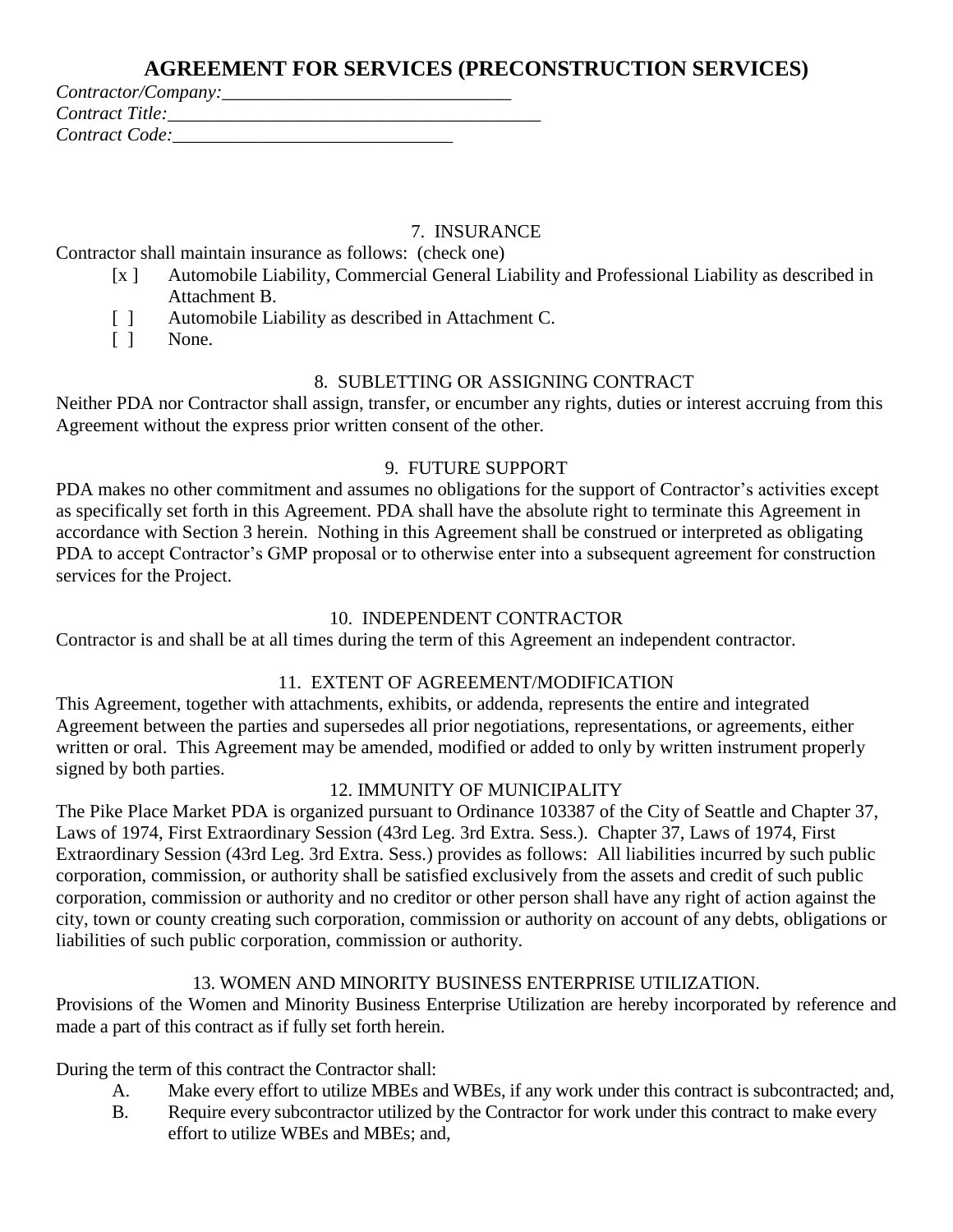*Contractor/Company:\_\_\_\_\_\_\_\_\_\_\_\_\_\_\_\_\_\_\_\_\_\_\_\_\_\_\_\_\_\_\_ Contract Title:\_\_\_\_\_\_\_\_\_\_\_\_\_\_\_\_\_\_\_\_\_\_\_\_\_\_\_\_\_\_\_\_\_\_\_\_\_\_\_\_ Contract Code:\_\_\_\_\_\_\_\_\_\_\_\_\_\_\_\_\_\_\_\_\_\_\_\_\_\_\_\_\_\_*

> C. Maintain records reasonably necessary for monitoring compliance with the provisions of this contract.

#### 14. COMPLIANCE WITH LAWS.

The Contractor is solely responsible for complying with all relevant federal, state, and city laws, including laws related to business tax and license responsibilities.

Pursuant to Seattle Municipal Code Section 5.44.030, Tax and fees on business with the City – Payment of City Contracts, and Ordinance 118314, amending Chapter 5.44, which states: "There is a levied upon and shall be collected from every person, a tax or fee upon the act or privilege of engaging in the business activity of accepting or executing a contract with the City [and organizations chartered by the City], involving the sale to the City of materials, supplies, equipment, improvements, and contractual services…" each organization doing business with the Pike Place market PDA must hold a current business license with the City of Seattle.

#### 15. MISCELLANEOUS

- A. Prior to the PDA's acceptance of the Contractor's GMP proposal and issuance of a Notice to Proceed, the Contractor shall not incur any cost to be reimbursed as part of the Cost of the Work, except as the PDA may specifically authorize in writing or except as authorized by this Agreement.
- B. Upon acceptance by the PDA of the GMP proposal, the GMP and its basis shall be set forth in a separate construction services contract based on AIA Standard Form of Agreement A102.

IN WITNESS WHEREOF, the parties have executed this Agreement as of  $\qquad \qquad .2022$ .

The individuals signing this Contract warrant and represent for themselves and for their respective organizations that they are duly authorized to sign this Contract and that upon such signing their respective organizations are bound thereby.

| <b>DATED</b><br>this | ua | ∩י |
|----------------------|----|----|
|----------------------|----|----|

Owner Contractor

EXECUTIVE DIRECTOR, (Title) PIKE PLACE MARKET (Company)

## *ATTACHMENT A*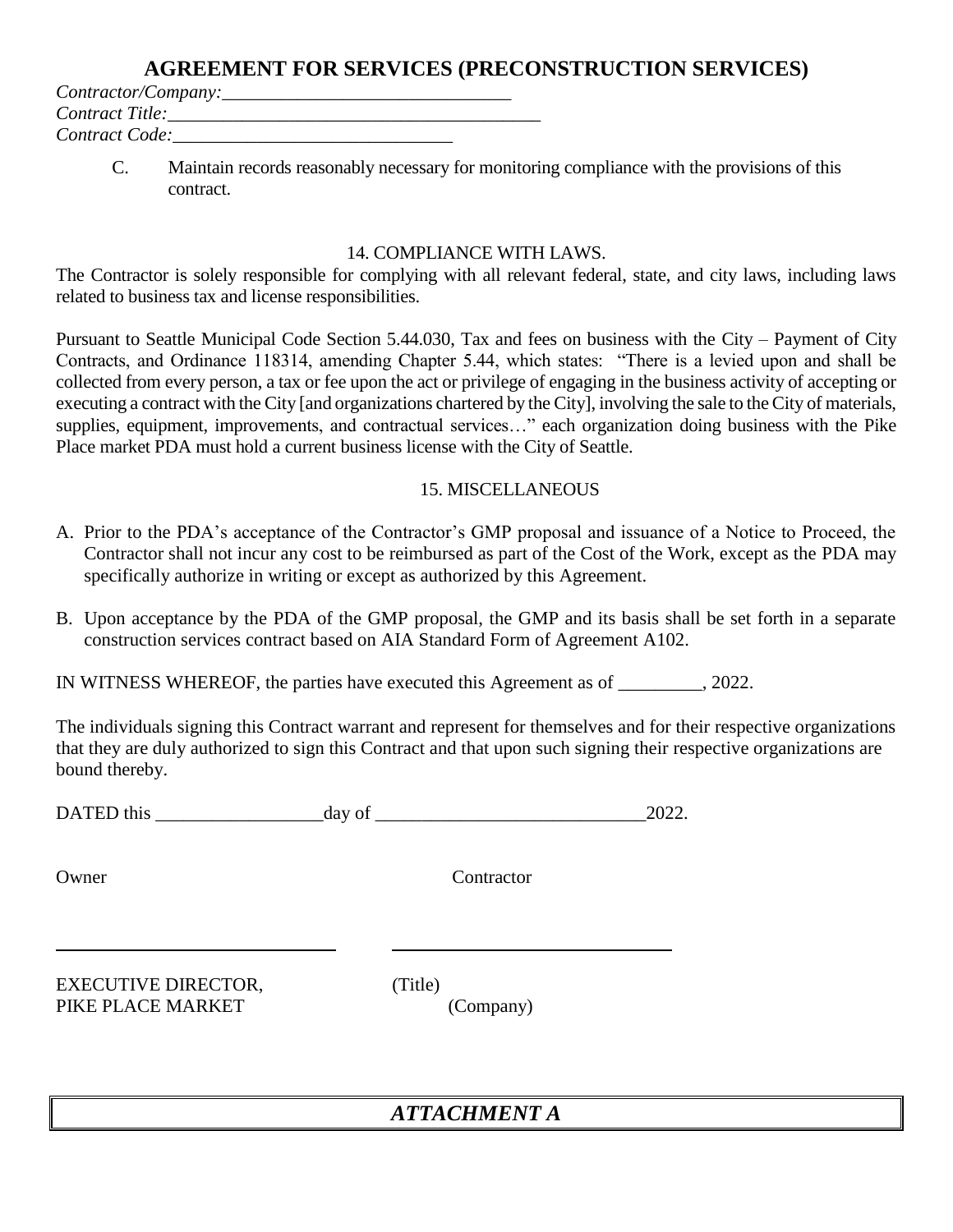*Contractor/Company:\_\_\_\_\_\_\_\_\_\_\_\_\_\_\_\_\_\_\_\_\_\_\_\_\_\_\_\_\_\_\_* 

*Contract Title:\_\_\_\_\_\_\_\_\_\_\_\_\_\_\_\_\_\_\_\_\_\_\_\_\_\_\_\_\_\_\_\_\_\_\_\_\_\_\_\_ Contract Code:\_\_\_\_\_\_\_\_\_\_\_\_\_\_\_\_\_\_\_\_\_\_\_\_\_\_\_\_\_\_*

| TO PRECONSTRUCTION SERVICES CONTRACT       |                                                                      |  |  |
|--------------------------------------------|----------------------------------------------------------------------|--|--|
| Date:<br>the control of the control of the | <b>Product or Service Provided: Preconstruction Bidding Services</b> |  |  |
| Contractor or Contractor's Agent:          |                                                                      |  |  |
|                                            |                                                                      |  |  |
| Address:                                   |                                                                      |  |  |

# *I. SCOPE OF WORK*

Preconstruction Services: Preconstruction services to be provided by Contractor include, but are not limited to, cost estimating, value engineering, scheduling, construction phasing, constructability review, input from key subcontractors as to building systems, and means & methods of construction. Preconstruction is expected to last three weeks. More specifically, Contractor will provide estimating services:

a. Using the prepared project documents (plans, specifications, and available as-built information) the Contractor shall prepare a full price bid estimate to complete the work. The intent is for this completed price amount to be incorporated into the eventual construction agreement as the guaranteed maximum price for the work, which will be completed on a costplus fee basis.

b. Provide value engineering input by reviewing drawings, focusing on construction methods and details. Potential scope of work or cost changes are to be included as options within the completed bid estimate.

c. Evaluate market conditions and schedule bid calls to obtain the most competitive prices commensurate with overall project scheduling.

Deliverables at the conclusion of this work are:

- Elevator and Stairs project cost of work bid proposal;
- Proposed contractor fixed fee;
- Proposed Guaranteed Maximum Price
- Proposed project construction schedule

The deliverables developed from this scope of work will be used in the final construction contract for the project. Contractor will commence a meeting with the Pike Place Market project team to review the GMP proposal and written materials in support.

# *II. TIME OF PERFORMANCE*

*Contractor shall fulfill its obligations ("The Work") hereunder in a timely manner, and deliver the Work as set forth below ("Specific Scheduling Requirements"). Contractor shall complete performance not later than three calendar weeks from the written notice to proceed by the Owner.*

# *III. PAYMENT*

*A. PDA shall pay Contractor for such services: (check one) [ ]Hourly at the rate of \_\_\_\_/hr., plus actual expenses, in accordance with Fee Schedule attached hereto as Attachment B, but not more than a total of \$\_\_\_\_\_\_\_\_\_.*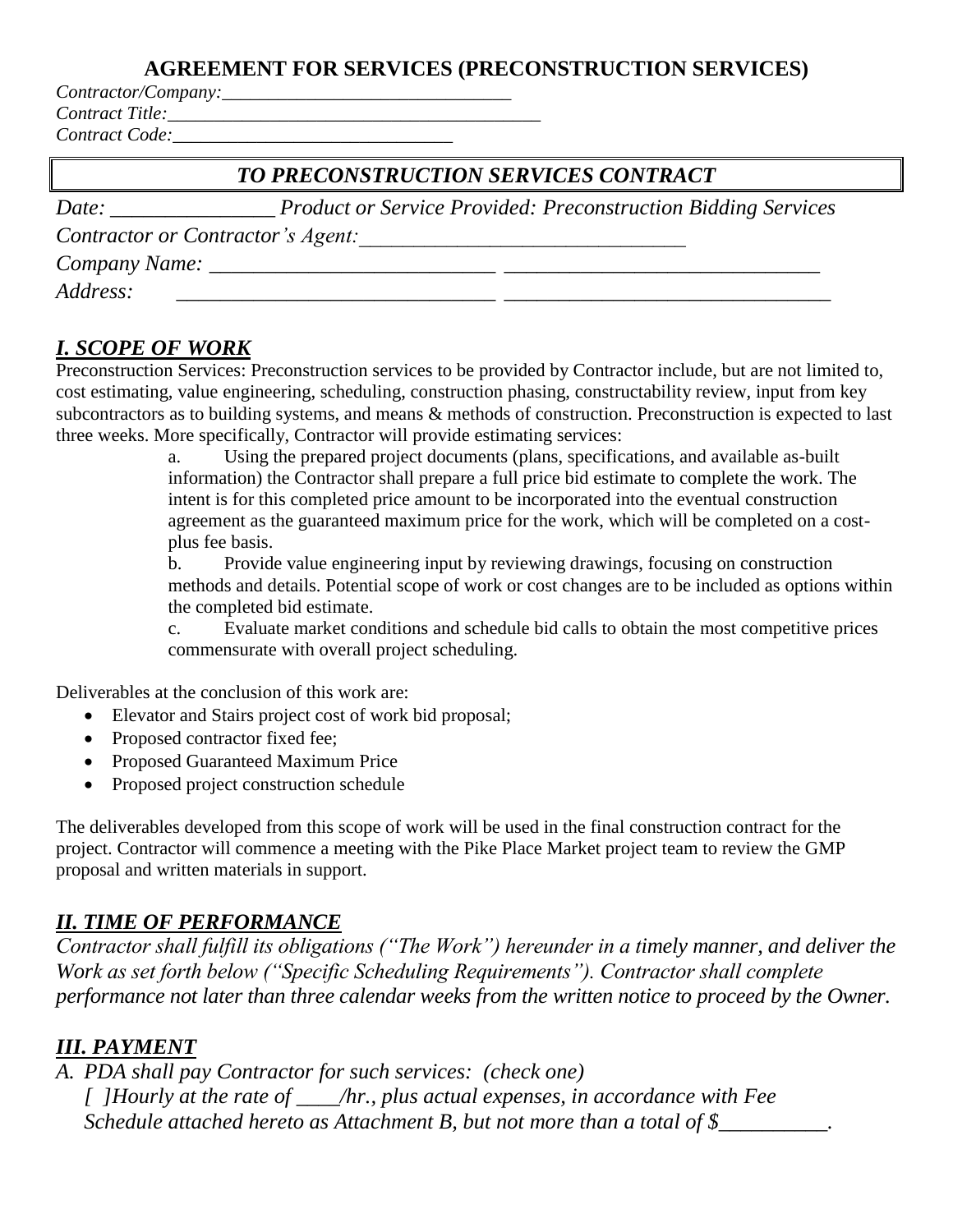| Contractor/Company: |  |
|---------------------|--|
| Contract Title:     |  |
| Contract Code:      |  |

*[ x ] Fix Sum: a total amount of \$ 8,500 , ( eight thousand five hundred dollars ) including WSST at 9.5%.*

*[ ]Other:*

*for all services performed and expenses incurred under this Agreement*

- *B. Contractor shall be solely responsible for obtaining all permits and licenses necessary to carry out the work provided for in this Contract. The costs of all such permits and licenses is included in the base bid under this Contract.*
- *C. Contractor shall submit monthly invoices for services performed in a previous calendar month in a format acceptable to the PDA. Each project shall be the subject of a separate invoice, and expense reimbursement will require submitting expense receipts. Contractor shall maintain time and expense records and provide them to PDA upon request.*
- *D. All invoices shall be paid by mailing a PDA check within 30 days of receipt of a proper invoice.*
- *E. Contractor shall keep cost records and accounts pertaining to this Agreement available for inspection by PDA representatives for three years after final payment. Copies shall be made available on request.*
- *F. If the services rendered do not meet the requirements of this Agreement, Contractor will correct or modify the work to comply with this Agreement. PDA may withhold payment for such work until it meets the requirements of this Agreement.*

*IN WITNESS WHEREOF, the parties have executed this Agreement as of \_\_\_\_\_\_\_\_\_ , 2022*

*Contractor:*

| Company: |  |  |
|----------|--|--|
| Title:   |  |  |

*Owner:*

| Company: |  |  |
|----------|--|--|
| Title:   |  |  |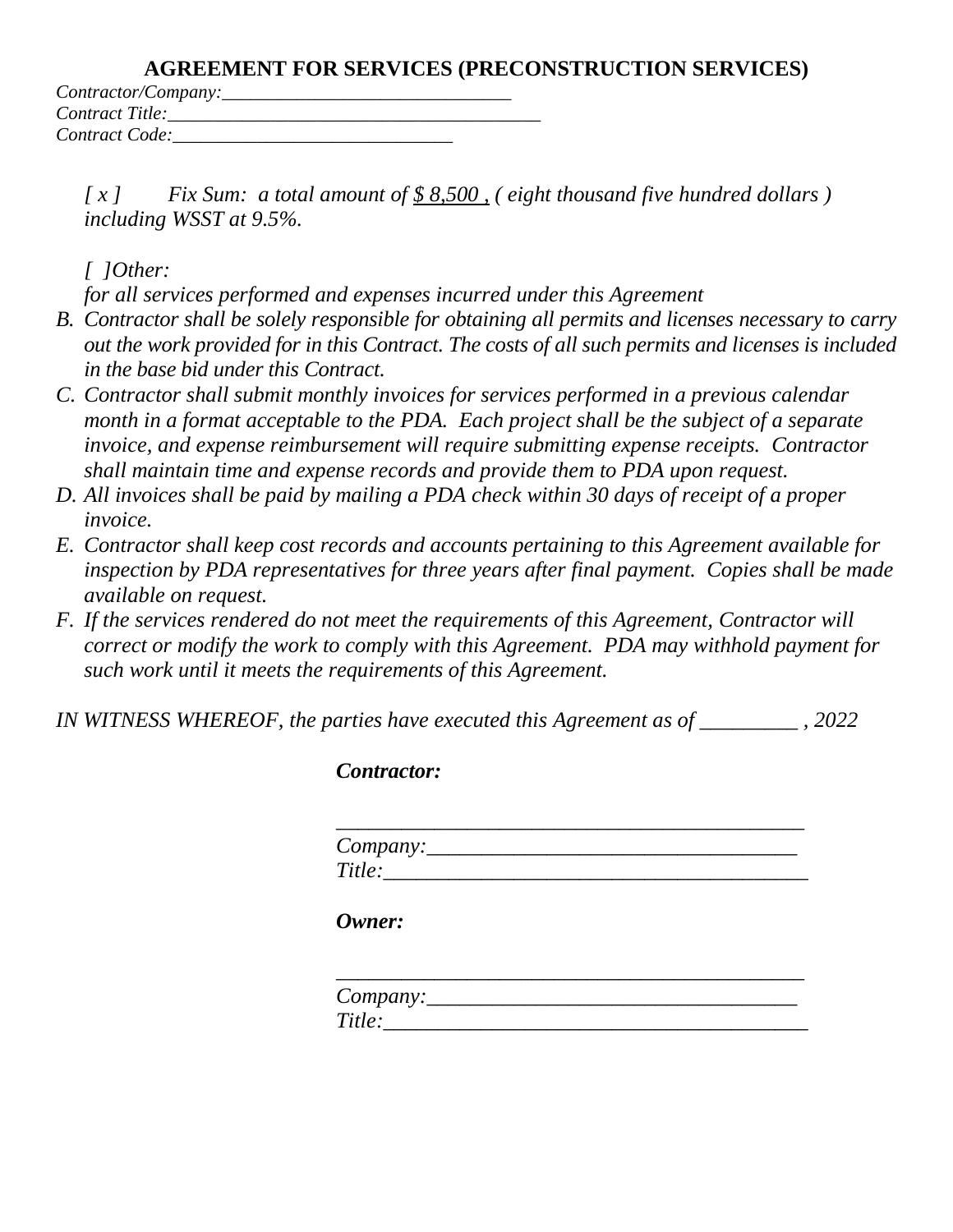*Contractor/Company:\_\_\_\_\_\_\_\_\_\_\_\_\_\_\_\_\_\_\_\_\_\_\_\_\_\_\_\_\_\_\_* 

*Contract Title:* 

*Contract Code:\_\_\_\_\_\_\_\_\_\_\_\_\_\_\_\_\_\_\_\_\_\_\_\_\_\_\_\_\_\_*

# *ATTACHMENT B TO PRECONSTRUCTION SERVICES CONTRACT*

### **Required Automobile Liability, Commercial General Liability and Professional Liability MINIMUM INSURANCE REQUIREMENTS**

The Contractor shall carry and maintain in force the following insurance:

## **1. WORKER'S COMPENSATION INSURANCE**

All employees of the Contractor shall be insured under Washington State Industrial Insurance Compensation, or, if qualified, under an approved self-insurance plan.

## **2. GENERAL LIABILITY AND AUTO LIABILITY INSURANCE**

The Contractor shall effect and maintain during the life of this Agreement, and as otherwise provided, Bodily Injury, Property Damage and Personal Injury Liability Insurance on an occurrence form of coverage with an insurance company having an A. M. Best's rating of A- ,V or better.

- (a) For policies written under a Comprehensive General Liability form not containing a general policy aggregate (Old Occurrence) the Limits of Liability shall not be less then:
	- 1. \$1,000,000 Combined Single Limit for Bodily Injury and Property Damage (other than Automobile Liability) and Personal Injury Liability, each Occurrence and in the Aggregate annually where applicable (no General or Policy Aggregate).

\$1,000,000 Combined Single Limit for Automobile Bodily Injury and Property Damage, each Accident or Loss.

- (b) For policies written under a Commercial General Liability Coverage Form containing a general policy aggregate (New Occurrence), Limits of Liability shall not be less than:
	- 1. \$1,000,000 Combined Single Limit for Bodily Injury and Property Damage (other than Automobile Liability) each occurrence; \$1,000,000 Personal Injury and Advertising Liability each occurrence.

\$2,000,000 Combined Single Limit Annual General Aggregate; \$2,000,000 Aggregate for Products and Completed Operations Liability.

\$1,000,000 Combined Single Limit for Automobile Bodily Injury and Property Damage Liability, each Accident or Loss including coverage for owned, non-owned, leased and hired vehicles.

The General Liability Insurance required shall include coverage such as is usual to the practice of the insurance industry, including but not limited to, coverage's referred to as:

- a. Premises and Operation Liability;
- b. Owners' and Contractors' Protective Liability;
- c. Products & Completed Operations Liability;
- d. Contractual Liability;
- e. Broad Form Property Damage Liability, including Completed Operations;
- f. Personal Injury Liability.